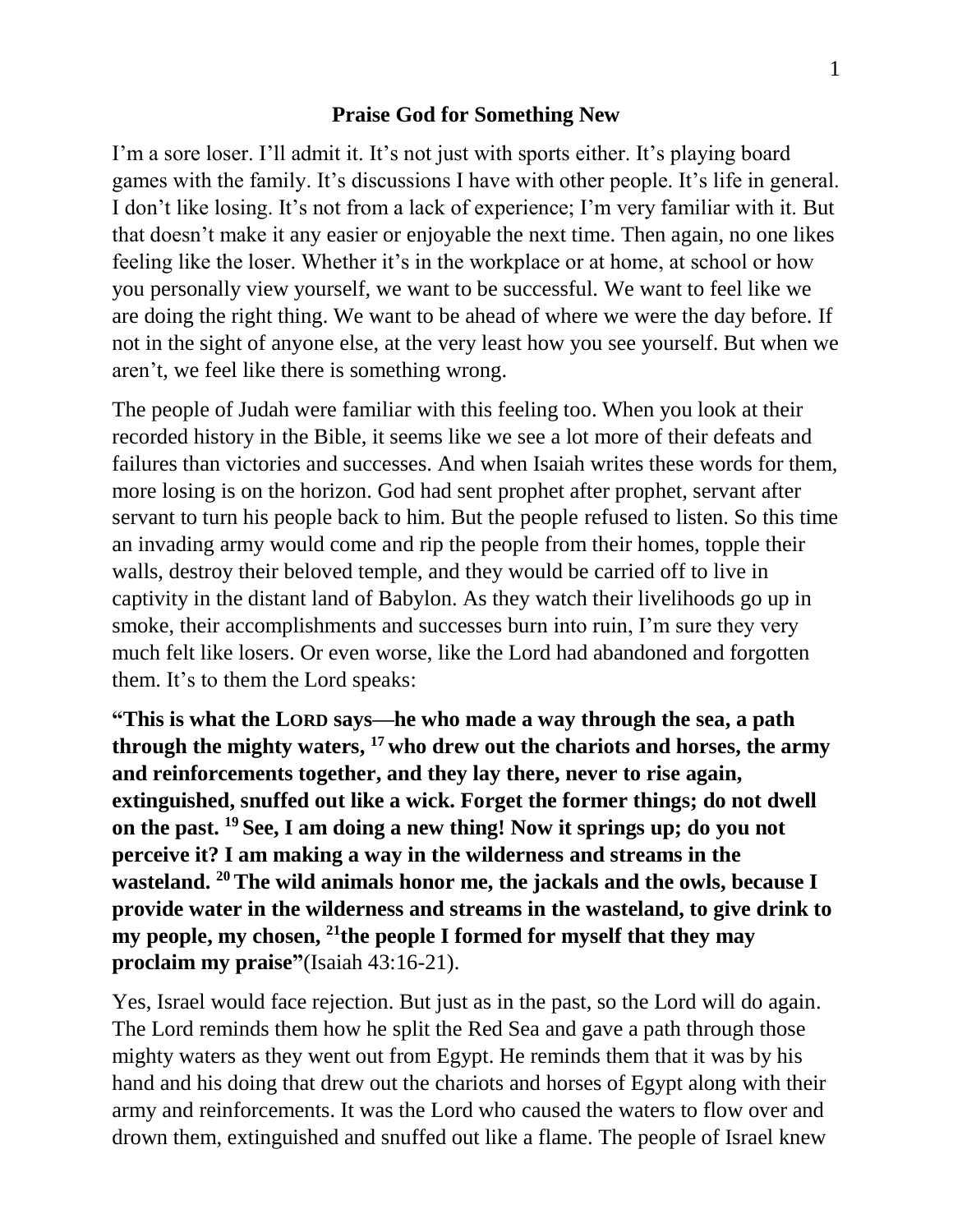all about this. This was their identity. This was their culture. This was their July 4<sup>th</sup> and Independence Day. These were the good ole days! And the Lord is telling them: as good as that was, what he will do now is even greater. "**See, I am doing a new thing**!" the Lord says.

And that right there is where we feel the struggle. New means change. Many people don't like change. Or new means something in the future; but, you want it right now. Too often and easily do I listen to the so-called experts of this world, the successful ones who tell you it shouldn't be this way. We see their lives and they seem like the ones who have it figured out, "Why can't that be me?" In reality, we don't want too much lest we be accused of being greedy, snobbish, and thinking you are better than everyone else. But a little success would be nice. We want to have a comfortable life. We want to be able to leave some type of legacy behind for the next generations. It's nice to be able to point back at the accomplishments and remember "the good ole days." We want mom and dad to assure us we are doing well and not just say it because they are mom and dad. We want our employers to notice our hard work and acknowledge it. We want our spouses to recognize our efforts and not take it for granted. At the very least we want to be able to look in the mirror or put our heads down on the pillow at night feeling good about what you have done today. This is also nice because when we aren't feeling very successful, when we feel the rejection, when we suffer and struggle, we can point back and say, "But look at that, at least..."

As great and wonderful as that might be and nice to have, you know how that only gets you so far. Inevitably there will come another time when the success and accomplishments you planned for and wished you would have are not yours. And we wonder, "Where did I go wrong? Why isn't God letting me have this? Why am I missing out on something that I know would be good for me?" Why do the wicked prosper, Lord? They have no struggles—so why me? Life looks like it's going completely fine for them. We are doing the right things. At the very least I'm trying my best. And for what? Surely in vain we have kept our hearts pure and followed God's will. And for what? Dwindling numbers in the pews and offering plate, not as successful as a retirement portfolio, not as nice things as they have, children who won't listen, friends and acquaintances who ignore me, and I'm still wrestling with the same sin today as I was yesterday. It looks like we are losing! We might try so hard to hold onto the past because we remember the successes back then and want to go back. Or we look to a future that isn't coming quickly enough that we think we know what we really need.

What we fail to see is that God is already at work right now. To you the Lord says, "**Forget the former things; do not dwell on the past. <sup>19</sup> See, I am doing a new**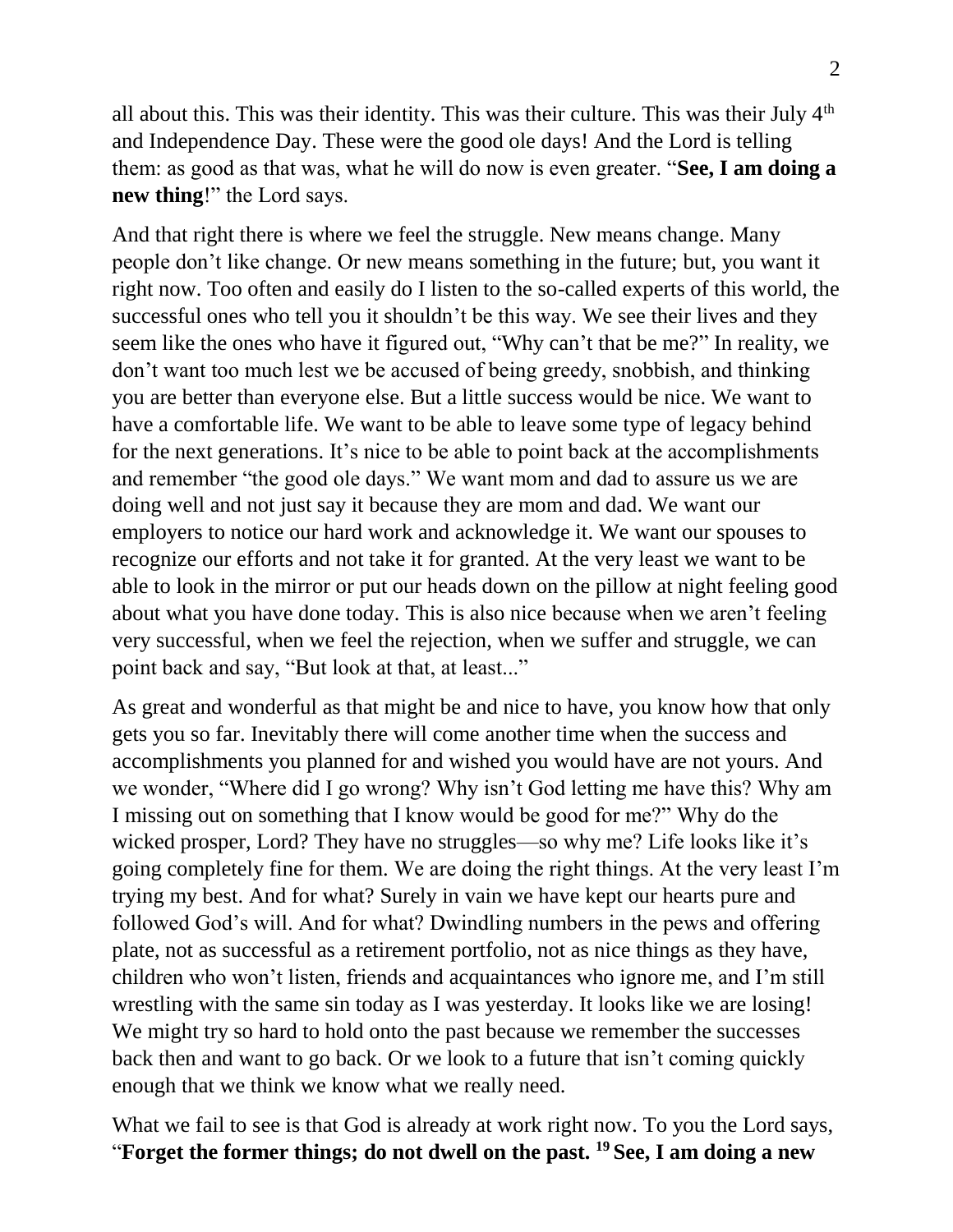**thing! Now it springs up; do you not perceive it? I am making a way in the wilderness and streams in the wasteland. <sup>20</sup>The wild animals honor me, the jackals and the owls, because I provide water in the wilderness and streams in the wasteland, to give drink to my people, my chosen, <sup>21</sup>the people I formed for myself that they may proclaim my praise**" (Isaiah 43:18-21)

God is not telling his people to have spiritual amnesia and completely forget about their past. What he is saying is that what he is doing for them now is far superior. He's neither reusing the old nor refurbishing the gently used. This is new. He's not a God who sits back, with his hands off letting the world do what the world does. The Lord is at work with his people and for his people. Yes, the people of Judah will be taken into captivity. But the Lord will neither forget nor abandon his people. He didn't in the past; he won't start doing it now. Through the barren landscape of the desert, God will pave the road to bring them back to their homeland. In the Great Waste he will cause streams to flow to provide for them along the way. This is so contrary to nature that even the desert animals will be moved to praise the Lord.

And because he will do that, you can be sure between now and then he's still at work for his people. "**Now it springs up; do you not perceive it?"** the Lord says. Yes, to the eyes of the world it doesn't look like it. But, this is how our God works. He creates something out nothing. He gives life where there is death. He makes new what was old. He is the Lord who hides himself among what the world calls foolish and weak to shame the wise and strong. He chooses the lowly and despised and the rejected so that no one can may boast before him (1 Corinthians 1:27-28). No, our boast is in the Lord who does a new thing. Being saved from this world filled with rejection and disappointment isn't found in you being more successful and accepted in the future. Being saved from this world of heartache and pain isn't coming from you your legacy you leave behind. Being saved from your own failures, isn't found in doing better next time. Clearing your conscience and being right with God would not come from following the Law. No, it's by the Law that we become conscience to our sin that condemns us. This isn't coming from you and your flesh!

It's built on Jesus Christ, the chief cornerstone. He is the son who the owner of the vineyard loves and gave him up for us all. The Father knows full well that the people will reject and kill him; he sends his Son anyway because his will has been and always will for all to be saved. This is why Jesus is born and lives. He came to suffer and to die for us who by nature reject God and are losers in sin. He comes to be forsaken by the Father for us who have forsaken to follow his will. He comes to lay down his life and die for us who are condemned to death as a result of our sin.